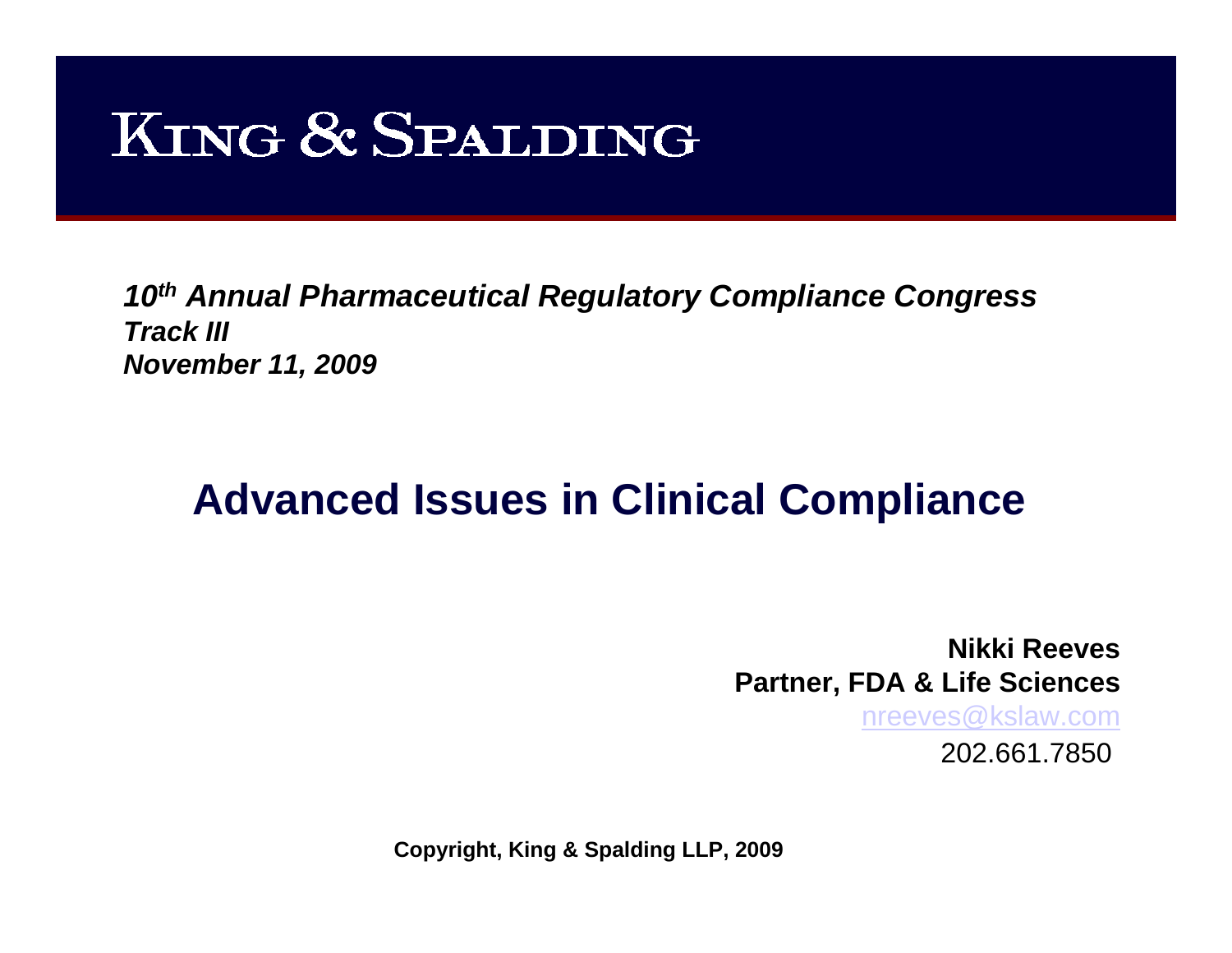## **Overview**

- Key Risk Areas for R&D/Clinical Research **Activities**
- Examples of Clinical Research-Related Enforcement Actions and CIA Provisions
- Payments to Investigators and Disclosure of Financial Interest
- Key Takeaways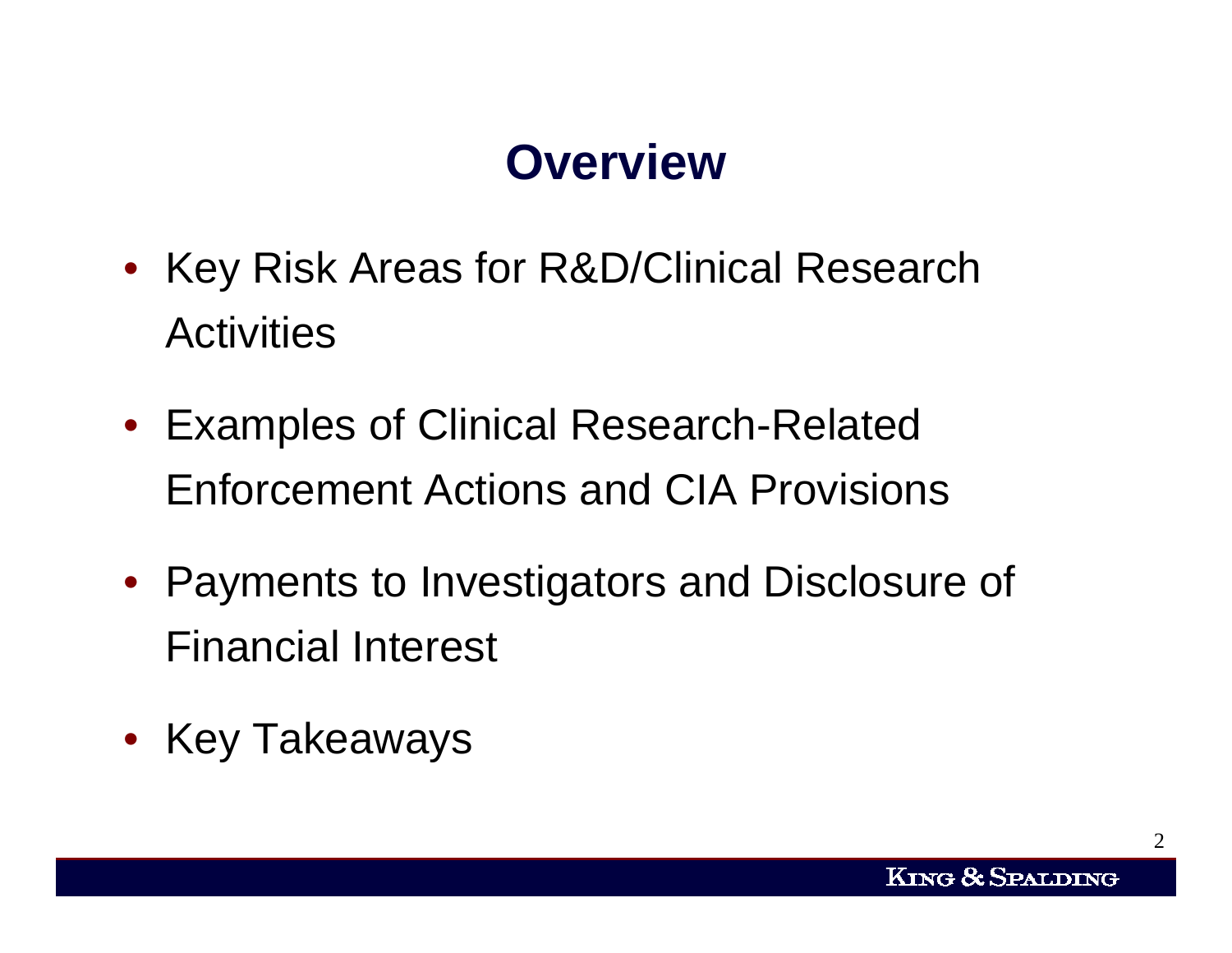# **Preliminary Notes**

- All of the information discussed regarding the settlements is based on publicly available information
- None of the information shared today about identifiable companies reflects non-public or "inside" information
- Some of the information discussed today is based on settlement documents, complaints, DOJ statements and related materials
- Caution is appropriate with respect to whether these documents provide a complete, accurate, and/or fair depiction of the conduct of any company or individual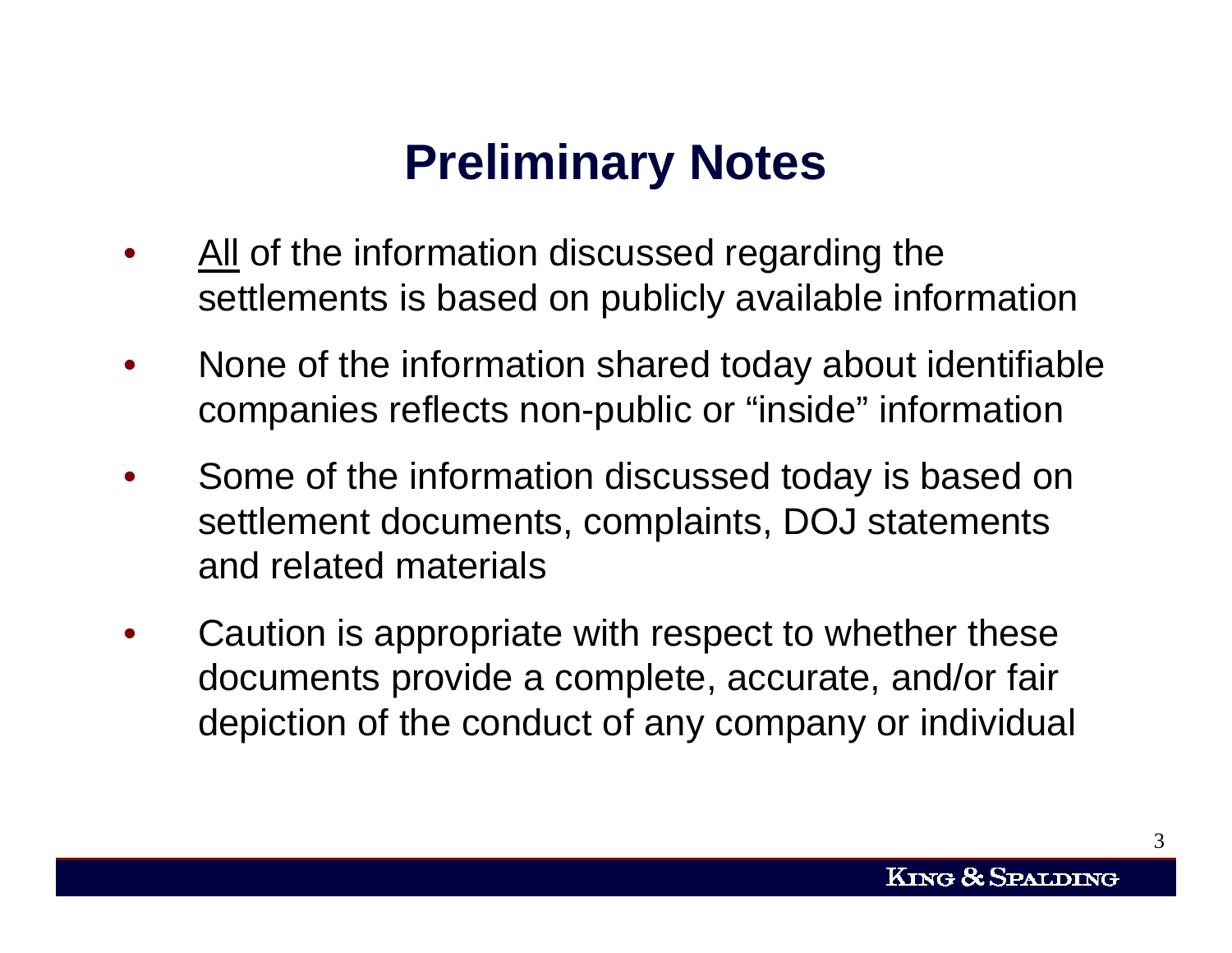#### **Medical/Research Risk Areas**

- Payments to HCPs for company-sponsored clinical research
- Payments for additional patient recruiting/enrollment ("time and effort" payments)
- Gifts, meals, "bonuses" to HCPs related to clinical research activities
- Clinical investigator selection
- Clinical investigator meetings
- Payments to HCPs for R&D advisory boards, other consulting activities

 $\varDelta$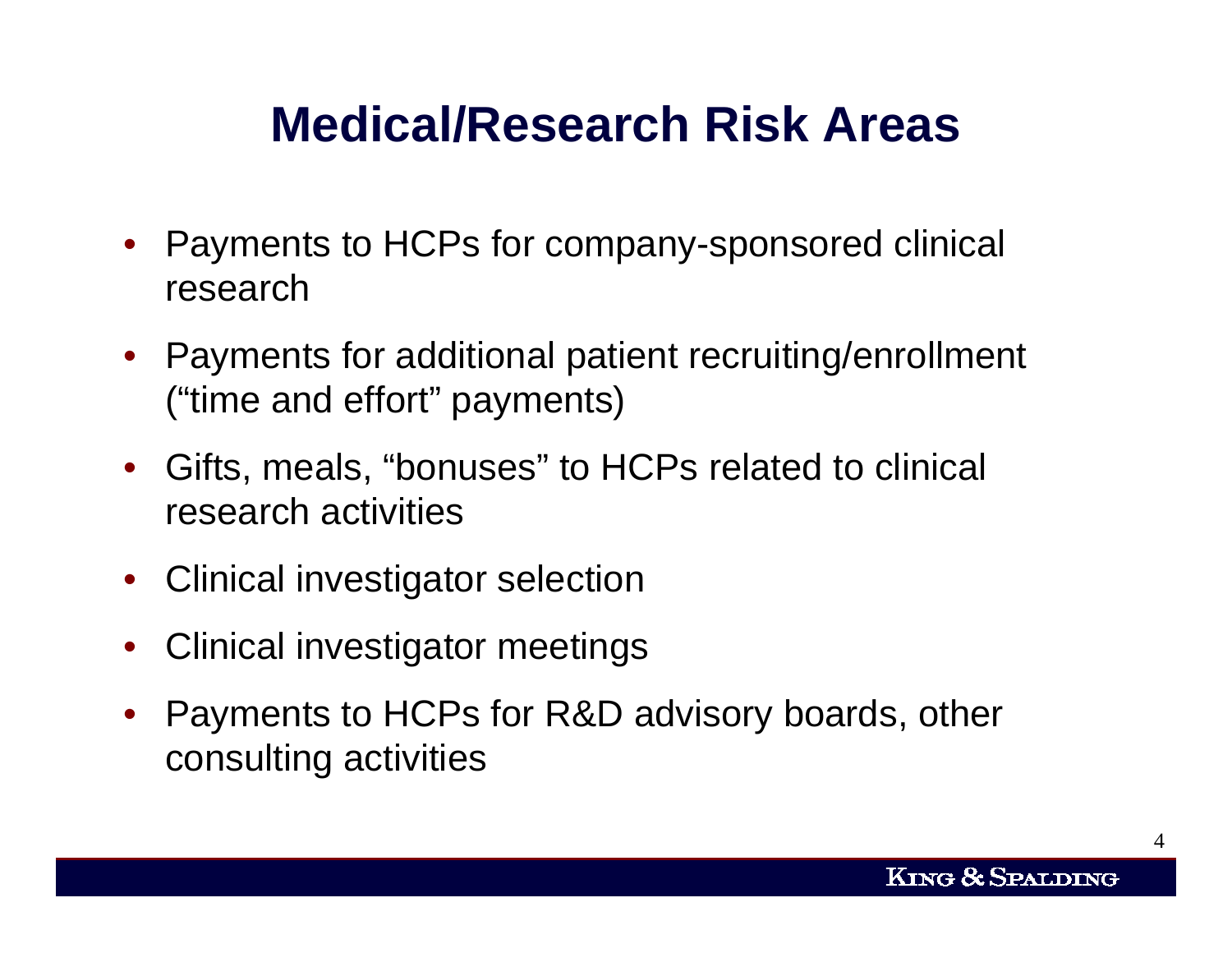#### **Medical/Research Risk Areas (cont'd)**

- Investigator Sponsored Studies (ISS, IST, IIR)
- Clinical study publications (disclosure, ghostwriting)
- Disclosure of study results (cherry-picking data, etc.)
- Investigator conflict of interest/financial disclosure
- Activities of Medical Science Liaisons
- Charitable donations to physician organizations, patient groups
- Educational grants/CME activity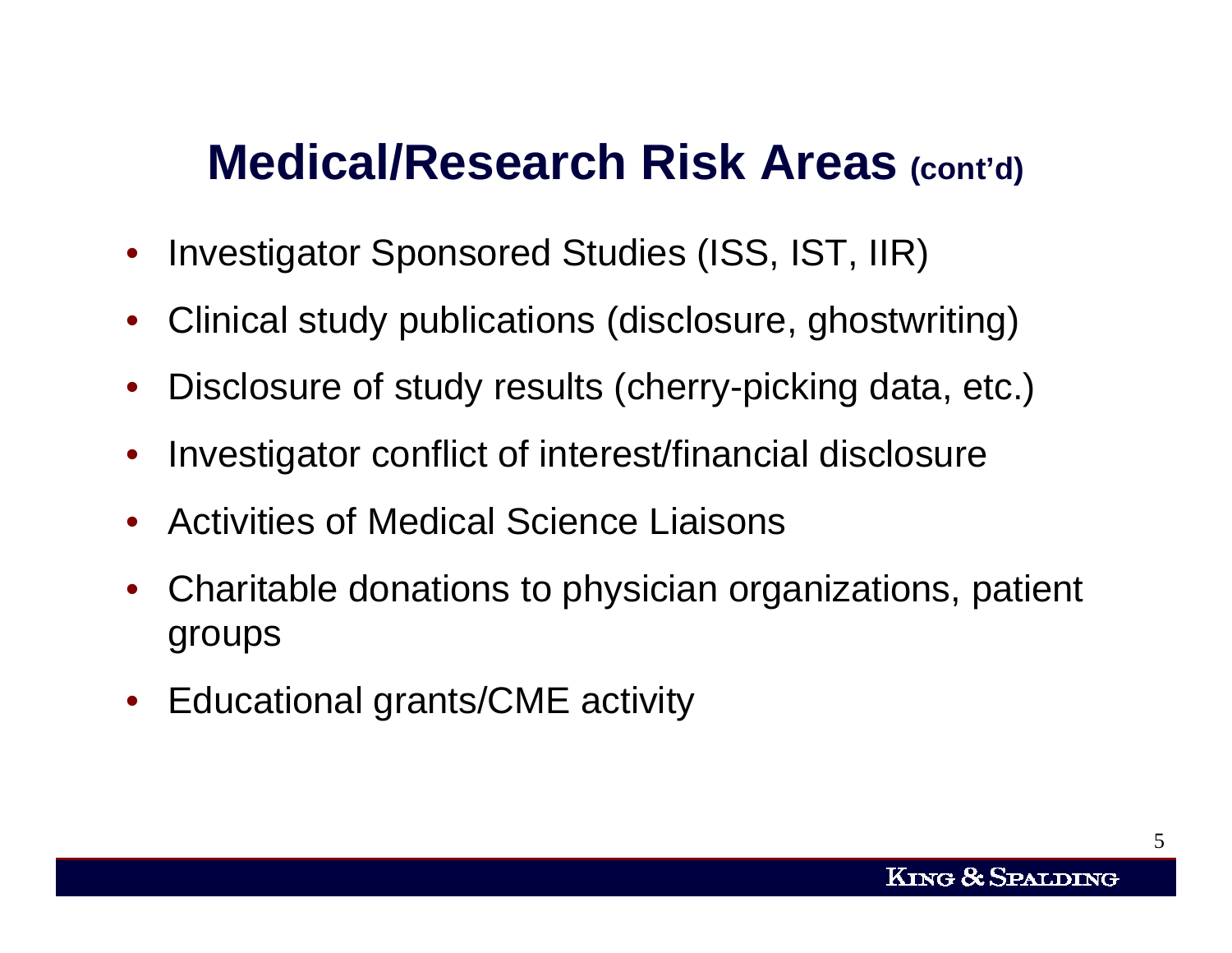# **Clinical Research-Related Enforcement**

- Government Prosecutions:
	- *United States v. InterMune, Inc.*, Deferred Prosecution Agreement (Dec. 4, 2006)
		- patient registry
	- *United States v. Serono Laboratories, Inc.*, Government's Sentencing Memorandum (December 14, 2005)
		- observational study
	- *United States v. Cell Therapeutics*, *Inc.,* Settlement Agreement (April 17, 2007)
		- clinical studies
	- *United States v. Forest Labs,* Settlement Agreement (April 2009)
		- failure to disclose study results
	- *United States v. Pfizer,* Settlement Agreement (September 2, 2009)
		- clinical studies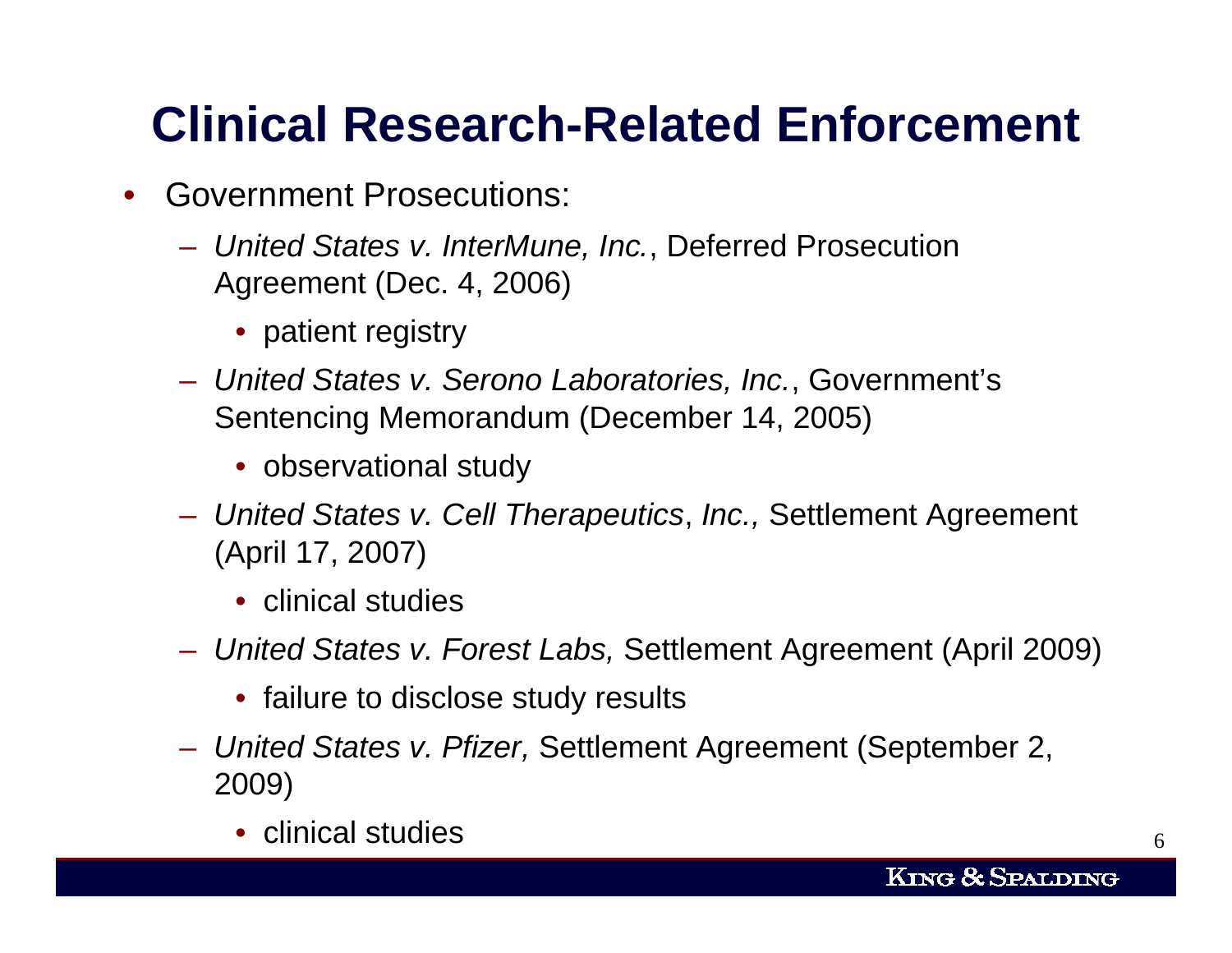## **InterMune**

- Settlement Date: October 24, 2006
- Date of Alleged Conduct: August 2002-January 2003
- Product(s):
	- Actimmune (approved for treatment of chronic granulomatous disease and severe, malignant osteopetrosis)
- **Source of Allegations:** 
	- *Qui tam* lawsuit filed by former sales rep who claimed she was fired for refusing to promote Actimmune for unapproved uses
- Criminal Resolution: 2-year Deferred Prosecution Agreement (DPA)
- Civil Provisions:
	- \$36.9 million fine
	- Five-year CIA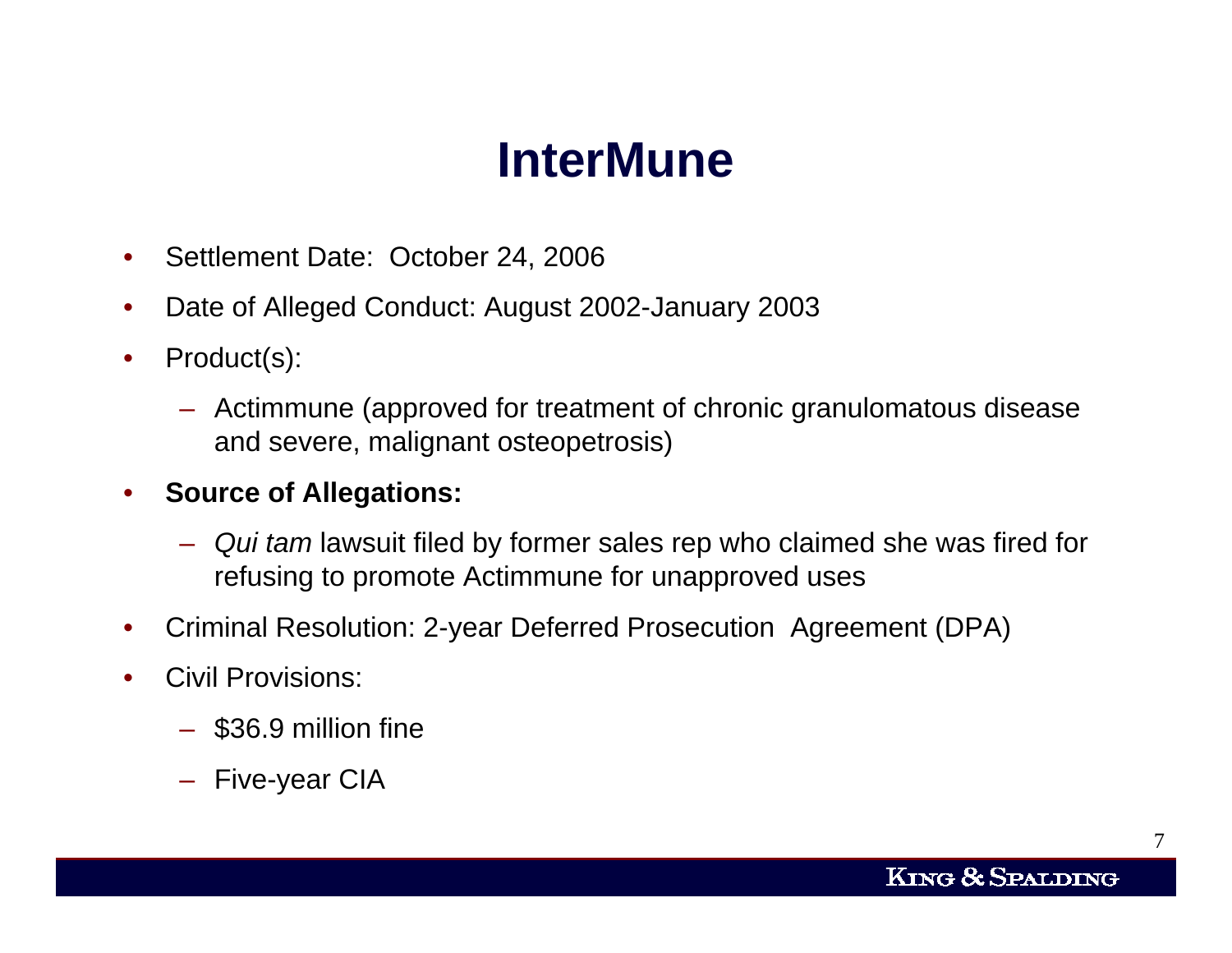#### **Intermune (cont'd)**

#### • **Alleged Misconduct Related to Research:**

- **ASAP Registry:** Actimmune Safe and Appropriate Use Program (ASAP) Registry to collect information about idiopathic pulmonary fibrosis (IPF) patients
- Stated purpose to make information available to physicians and InterMune for research/analysis, support publications
- Actually operated mainly by InterMune sales and marketing
- Sales reps received incentives for each patient enrolled in ASAP Registry
- Numerous GCP issues with Registry raised by a third party administrator-- including reps involvement with operation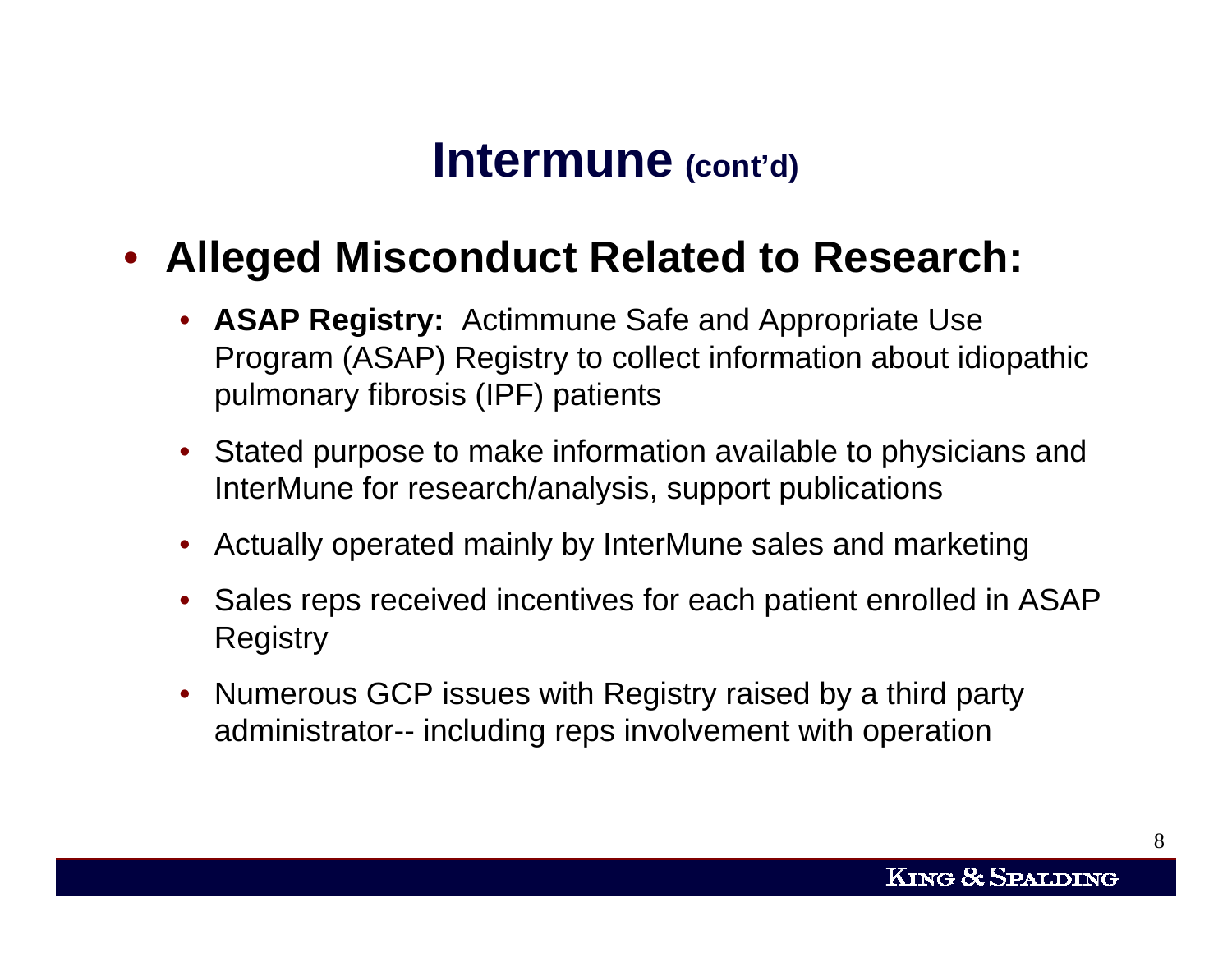#### **Serono**

- Settlement date: December 14, 2005
- Alleged Misconduct Related to Research:
	- Paying excessive reimbursement to physicians for participating in two studies run by SeronoLabs: SeronAIDS and SALSA
		- SeronAIDS was an "observational study" used to examine efficacy, dosage, and side effects of Serotism. Doctors (thought leaders/high prescribers) were paid \$75 per patient/per quarter for data collected on a one page form. Data was not used in any study and Serono did not give feedback on data submitted.
		- SALSA was also an observational study consisting of a questionnaire completed by doctors and patients about the patients perception of change in their body shape. Doctors were paid \$200 for each patient and \$75 for each form returned to Serono. Serono reps used questionnaire to talk about lipodystrophy to doctors.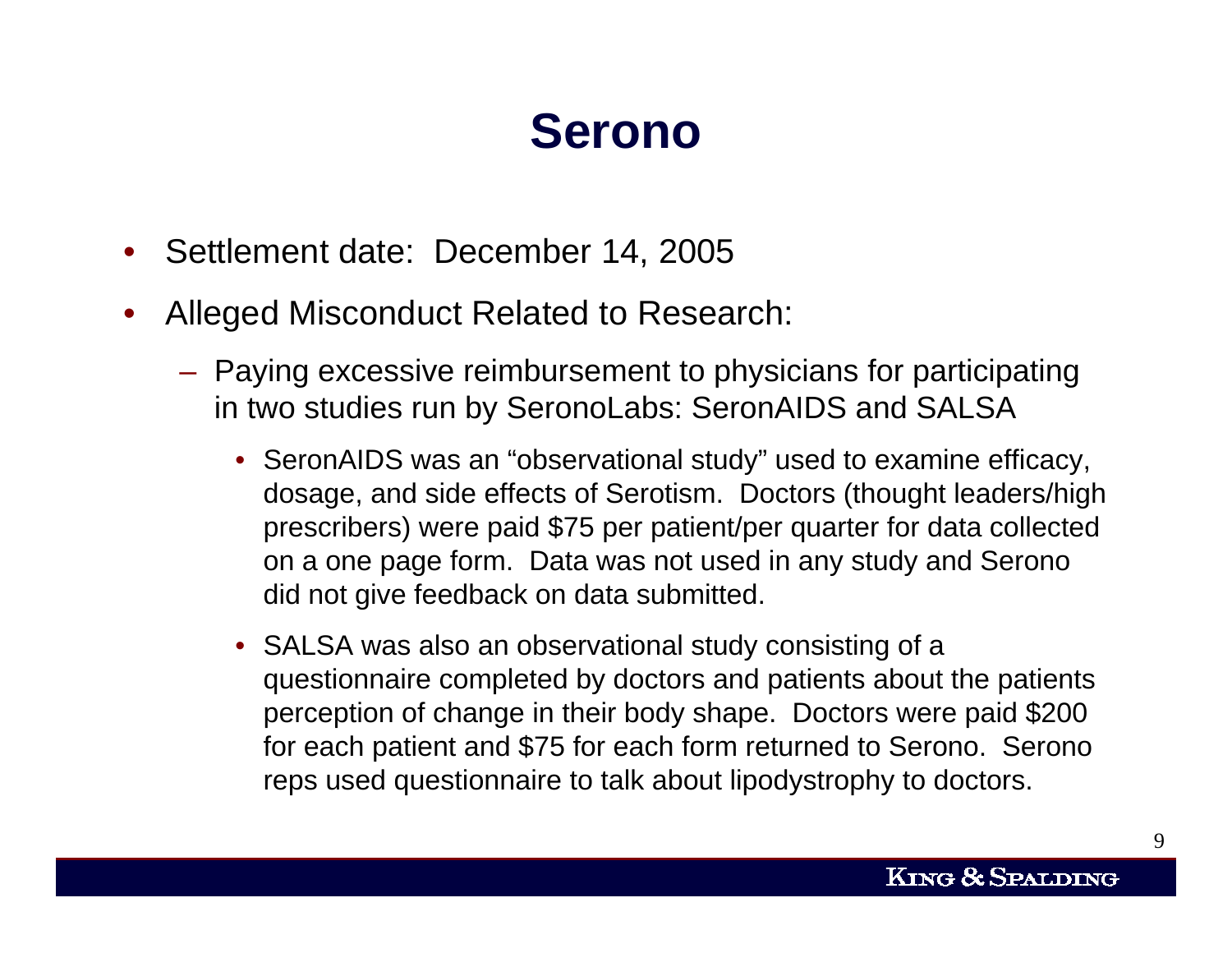# **Cell Therapeutics**

- Date of Settlement: April 13, 2007
- Alleged Misconduct Related to Research:
	- In CTI-funded off-label studies for Trisenox, CTI "knowingly and willfully" did not provide free study drug or provide drug at cost, and required investigators to purchase from commercial sources and directed them to submit claims for Medicare reimbursement
- Civil Provisions:
	- Company agreed to pay \$10,500,000 to resolve allegations that company violated FCA through off-label promotion
- Criminal Provisions: None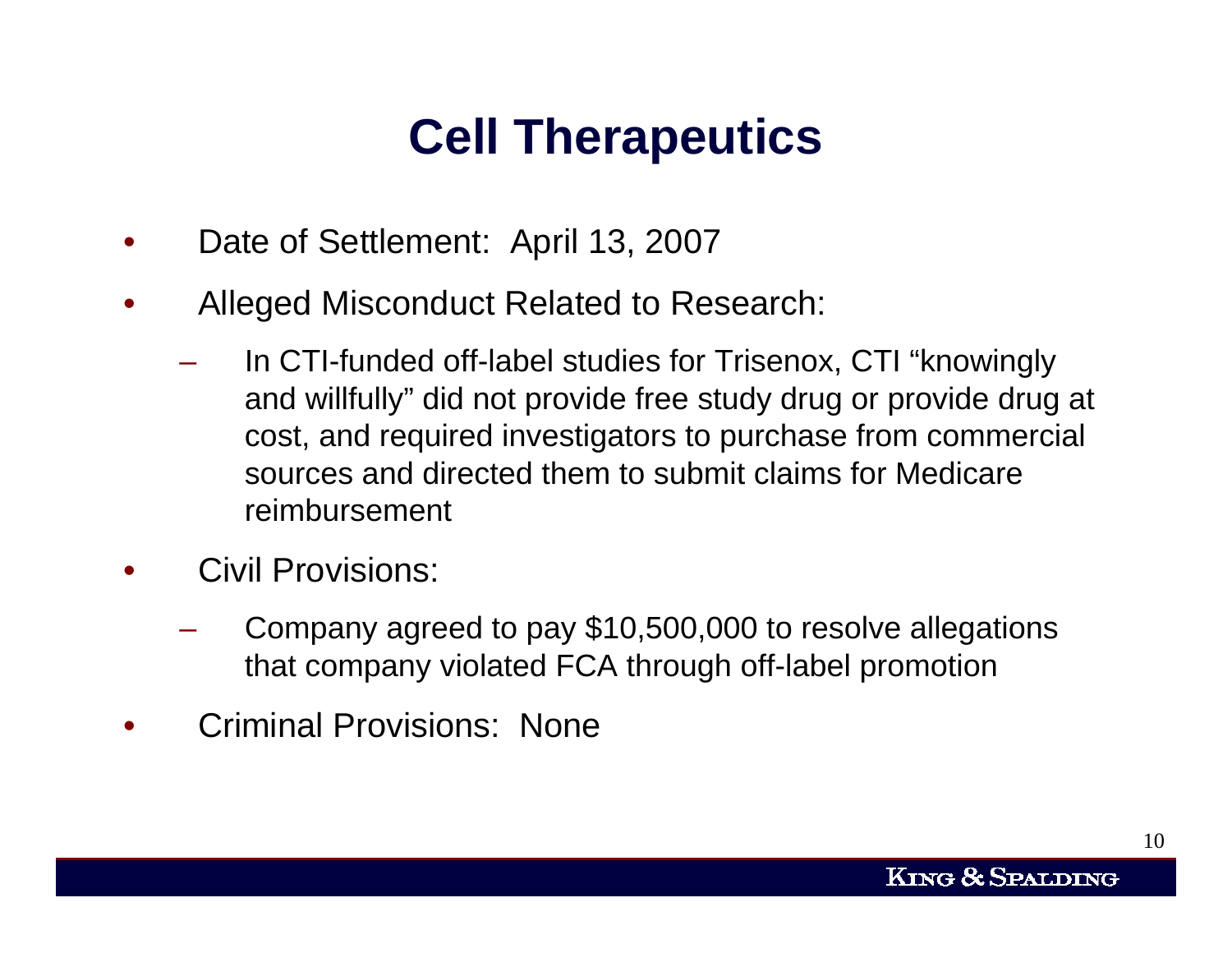#### **Forest Laboratories**

- Date of Settlement: April 2009
- Alleged Misconduct Related to Clinical Research:
	- **Failure to disclose negative clinical trial results.** Forest Laboratories failed to disclose the negative results of a clinical study for Celexa. The large, placebo-controlled study found Celexa to be no more effective than a placebo for pediatric use and in which more patients taking Celexa attempted suicide or reported suicidal ideation than those patients taking only the placebo.
	- The negative data that Forest failed to disclose was among the data later considered by the FDA when mandating that Forest add a "black box" warning to both the Celexa and Lexapro product labels for pediatric use.
- Settlement Amount: \$170 million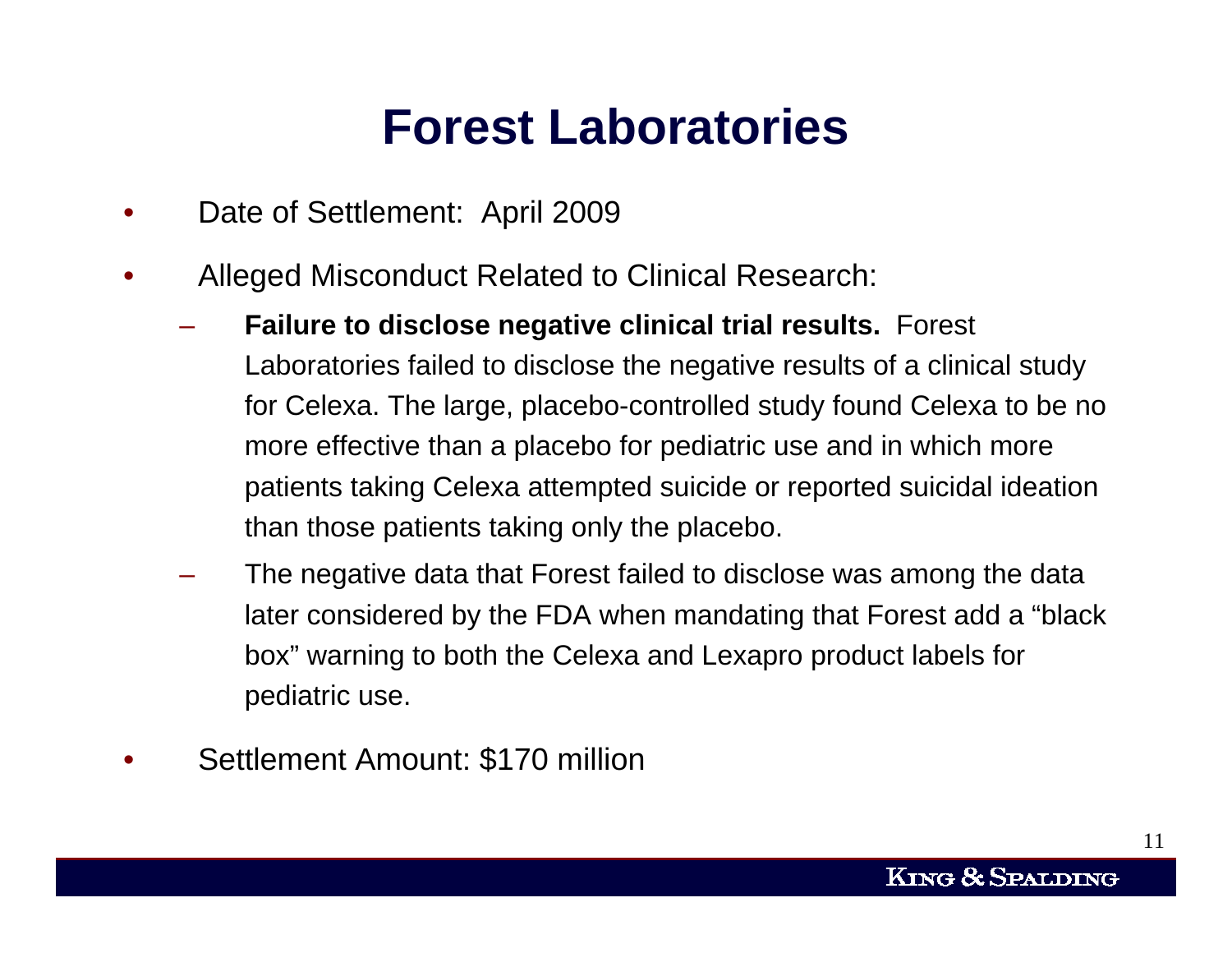#### **Pfizer**

- **Date of Settlement:** September 2, 2009
- **Alleged Misconduct Related to Research:** 
	- **Pfizer-funded Scientific Studies Misrepresented Safety Evidence for Geodon®:** Pfizer funded scientific studies that misrepresented the evidence supporting the safety profile for Geodon®. The misrepresented evidence was used in Pfizersupported CME seminars, round table discussions, promotional advertisements, journal supplements, and Pfizer-created slides used by physicians who were paid to promote Geodon® to other physicians.
- **Criminal Fine:** Total of \$1.3 billion
- **Civil Settlement**: \$1 billion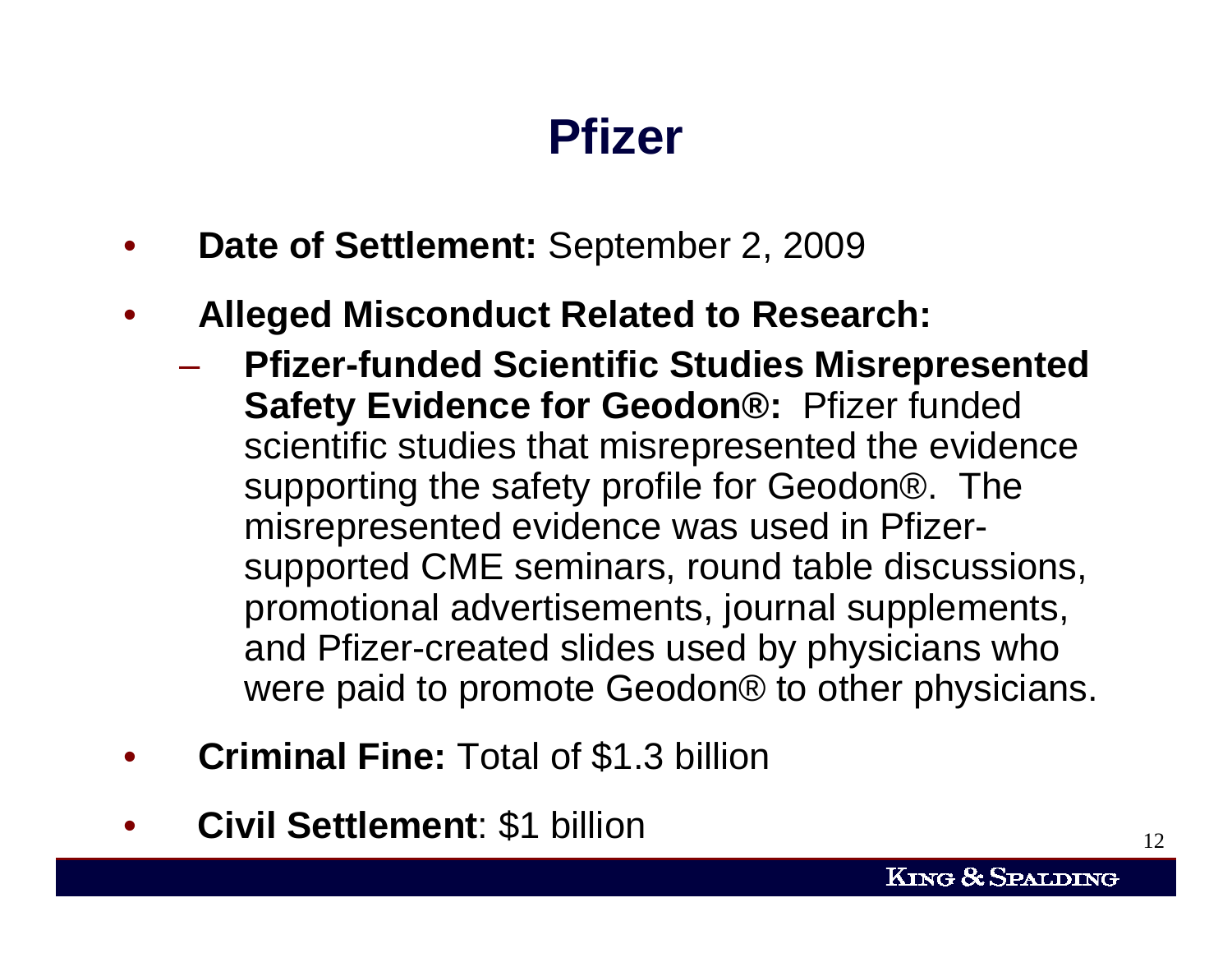#### **CIA Provisions: Medical/Research**

- Code of Conduct must set forth company's commitment to engage in research in accordance with all Federal health care program and FDA requirements.
- Controls for dissemination of product information, systems and oversight of Medical Information process
- Policies and procedures that address sponsorship or funding of research activities (including clinical trials, market research, or authorship of articles or other publications)
- Policies and procedures must ensure that sales and marketing activities are separate from clinical trial enrollment.
- Training programs for all applicable employees must explain proper method of conducting research (including clinical trials) in accordance with Federal health care programs and FDA requirements.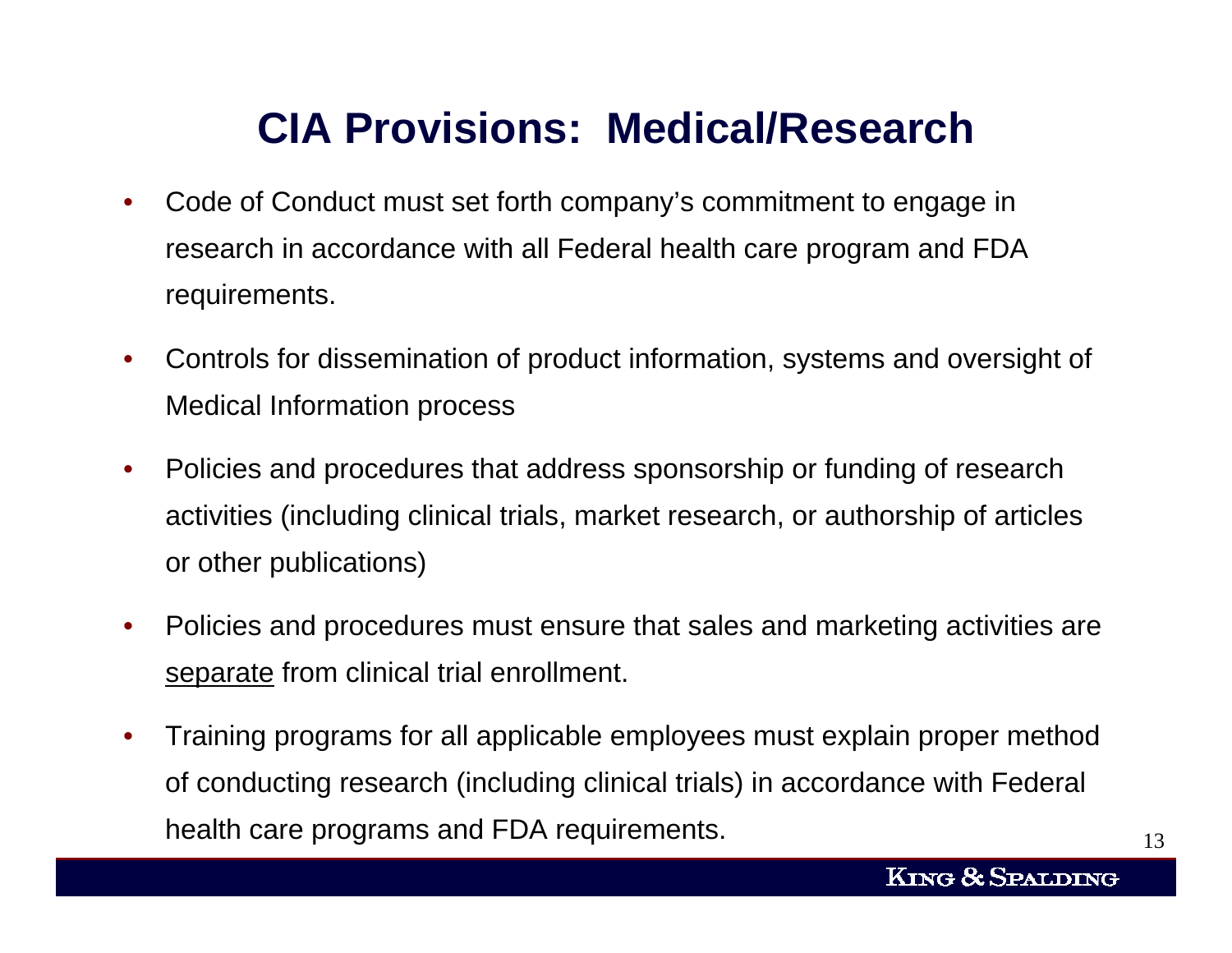# **CIA Provisions: Medical/Research (cont'd)**

- Disclosure on company website of payments made directly to physicians related to clinical research or education (subject to any confidentiality provisions in clinical research agreements with HCP entered into prior to CIA).
- Registry of clinical trials and disclosure of results on [www.clinicaltrials.gov](http://www.clinicaltrials.gov/) for company-sponsored studies.
- Establish a Publication Monitoring Program, including audits of at least 30 Publication Activities, i.e., engagement of HCPs by company to product articles, during each reporting period.
- IRO shall review and prepare a report regarding company systems, policies, processes, and procedures relating to funding or sponsorship of research agreements, grants, and/or research collaborations (including clinical trials and independent research).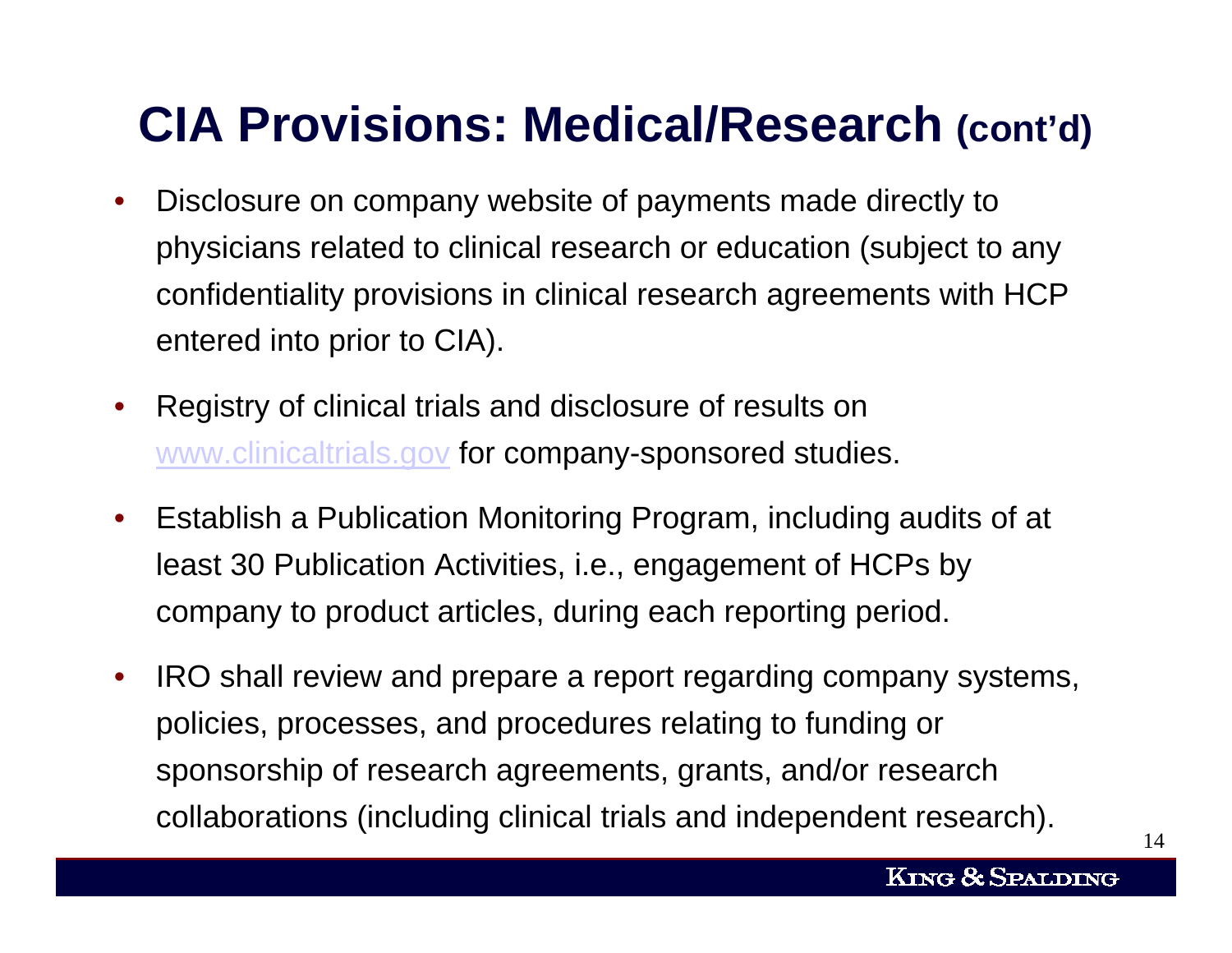# **HHS OIG Guidance on Payments for Research**

- HHS-OIG Compliance Program Guidance for Pharmaceutical Manufacturers (68 Fed. Reg. 23731)
	- Pursuant to HHS OIG Healthcare Compliance Program Guidance, payments to HCPs for research services:
		- Should be provided under a written contractual agreement on a fee-for-service basis
		- Should be fair market value
		- Should be for "legitimate*,* reasonable*,* and necessary" services
	- Educational/research grants provided by a manufacturer to a physician:
		- Must not be based "in any way, expressly or implicitly" on the physician's referral of the manufacturer's product
		- Must be for a *bona fide* educational or research program
	- Manufacturers should develop procedures that clearly separate research contracts from product marketing/promotion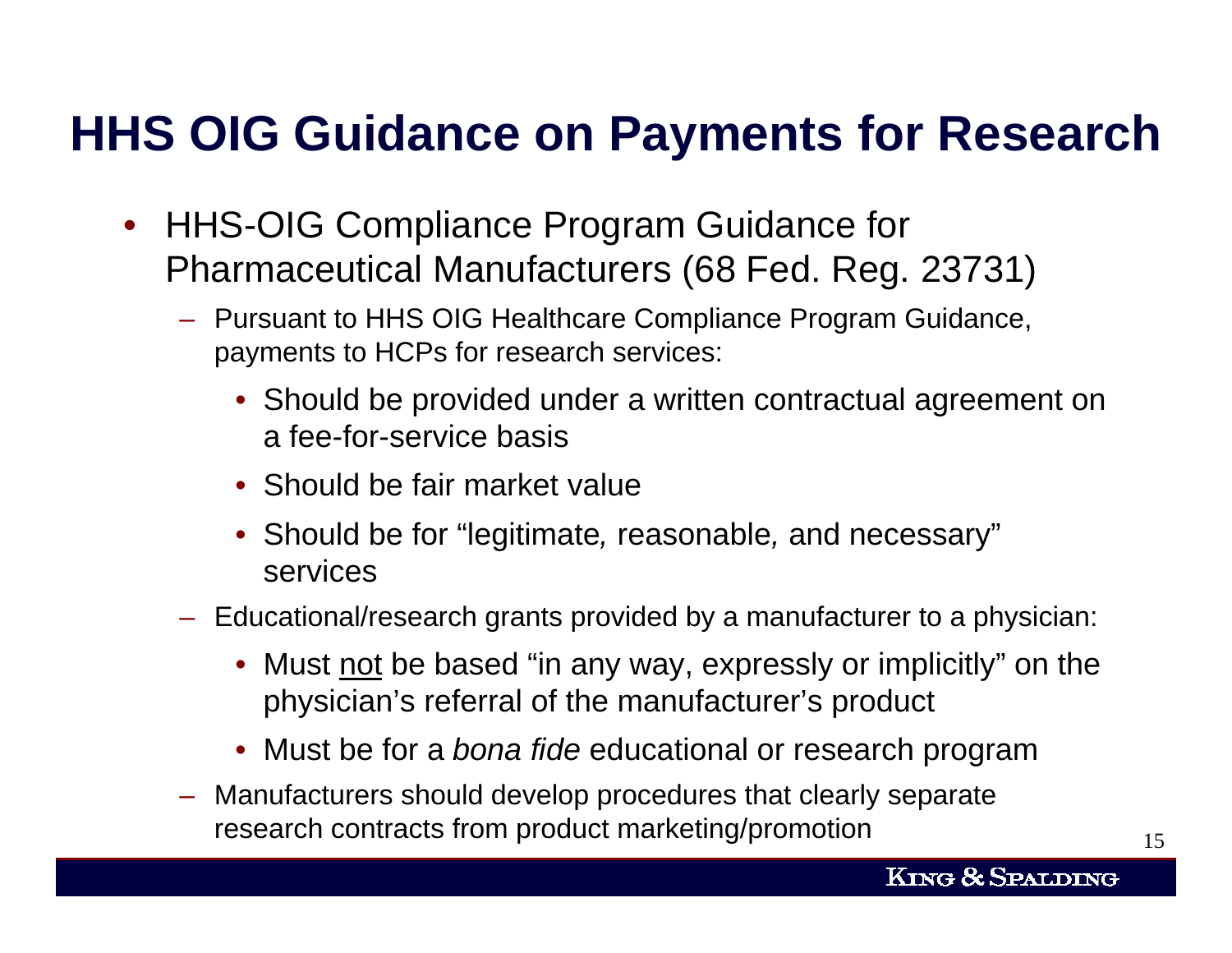#### **Risk Area -- Investigator Compensation**

- Potential issues:
	- Making payment or any other type of compensation tied to the outcome of the study
	- Providing compensation/equipment/services/support not linked directly to study research/medical procedures
	- Reimbursing travel/lodging for investigator's spouse to accompany investigator at meetings
	- Holding investigator meetings at lavish resorts or entertainment destinations
	- Compensating investigators in company stock or stock options (or selecting an investigator with proprietary or equity interest)
	- 16– Paying "bonus" payments or providing gifts to investigators or their staff for delivering results or enrolling additional patients; payments for additional patient recruiting/enrollment activities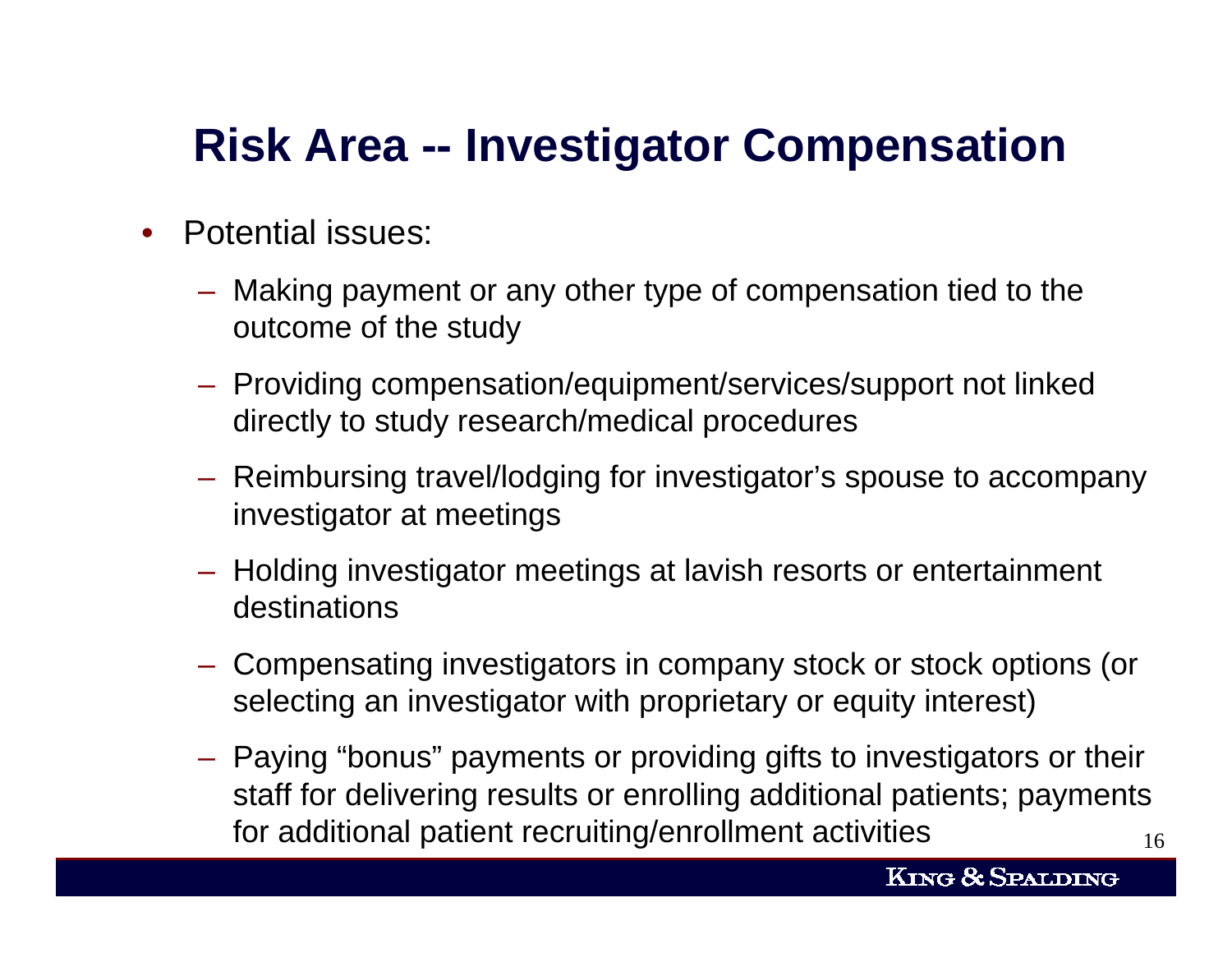# **Scrutiny on Conflict of Interest/Disclosure of Investigator Payments**

Major 2009 developments

- January 2009. HHS Office of the Inspector General. "*The Food and Drug Administration's Oversight of Clinical Investigators' Financial Information."*
	- 21 CFR Part 54
- Federal Physician Payments Sunshine legislation
- Institute of Medicine. April 2009. New report, "*Conflict of Interest in Medical Research, Education, and Practice."*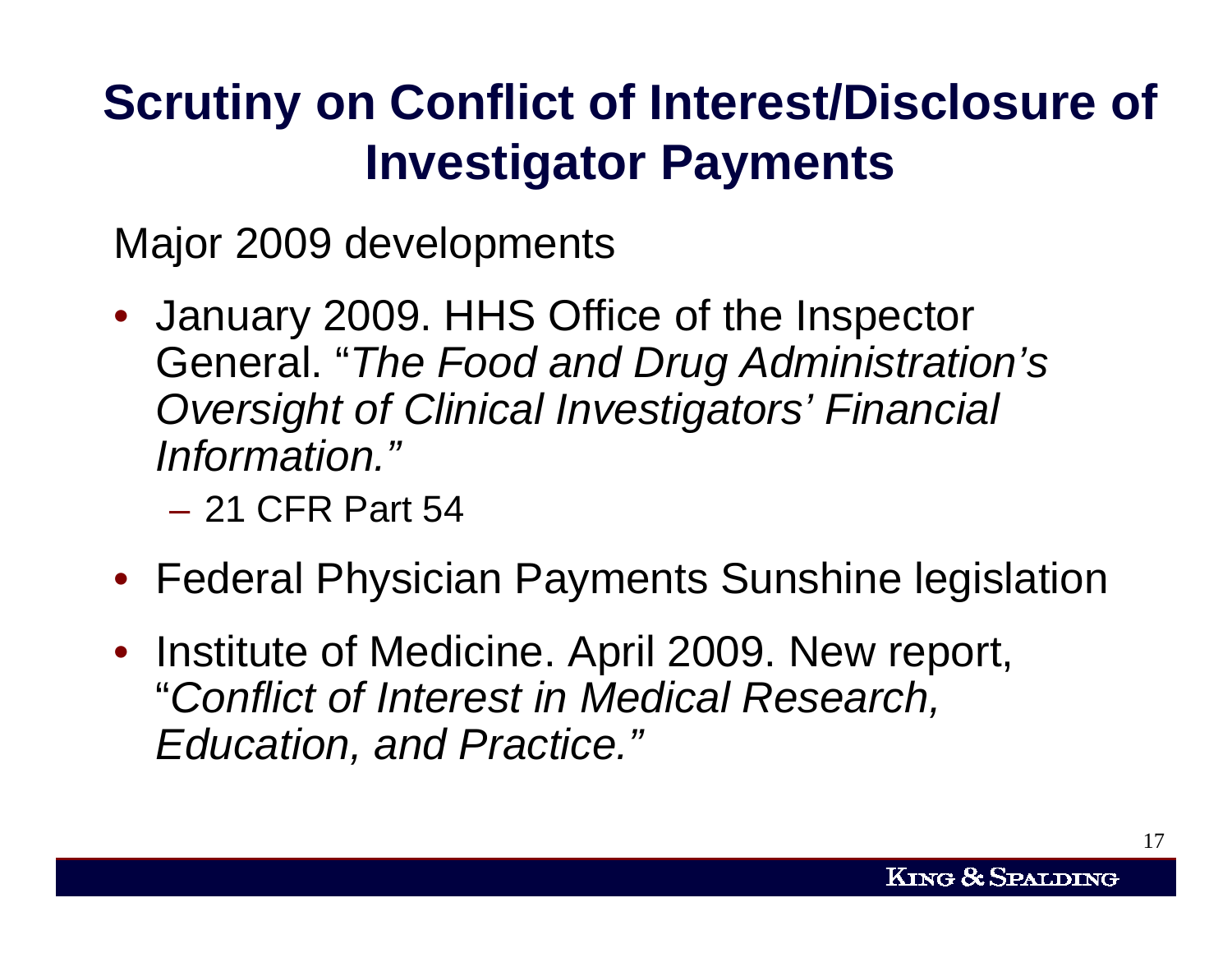# **2009 OIG Report on Financial Disclosure**

January 2009. HHS Office of Inspector General. "*The Food and Drug Administration's Oversight of Clinical Investigators' Financial Information*."

- Incomplete **financial disclosure** by investigators
	- Only 1% of investigators disclosed at least one financial interest.
- FDA-approved marketing applications lack financial disclosures by sponsors
	- 42% were missing required certification or disclosures
- FDA and sponsors failed to take action to minimize bias in 20% of applications with disclosed financial interests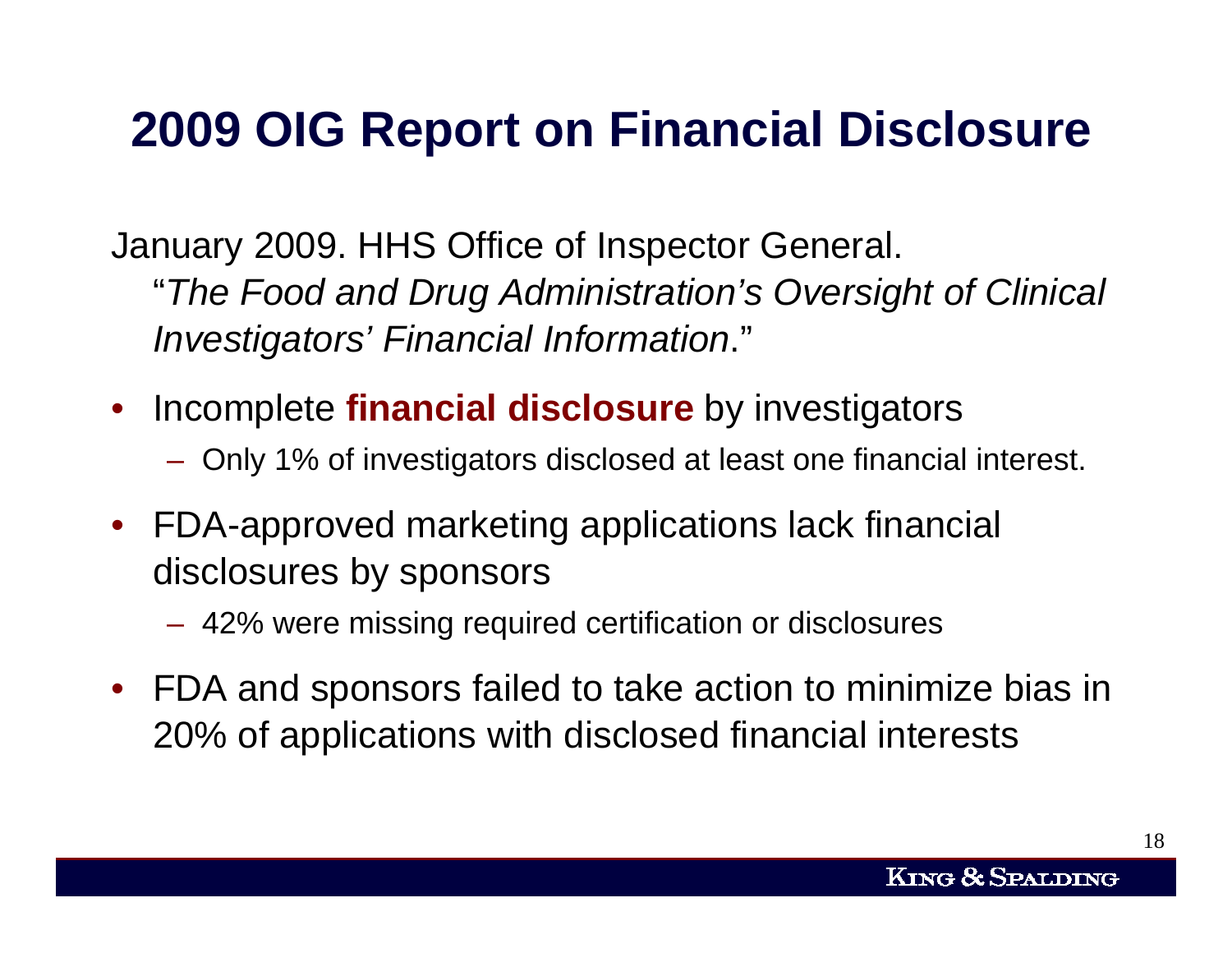# **2009 OIG Report on Financial Disclosure**

OIG recommended that FDA should ensure:

- Sponsors submit complete financial information for all investigators
	- On site inspections by FDA
	- Issuance of new FDA guidance and higher threshold for use of "due diligence exemption" by sponsors
- Sponsors submit financial information for FDA review during pre-clinical trial (IND/IDE) application process
- FDA reviewers of marketing applications consistently examine financial interests and take action in response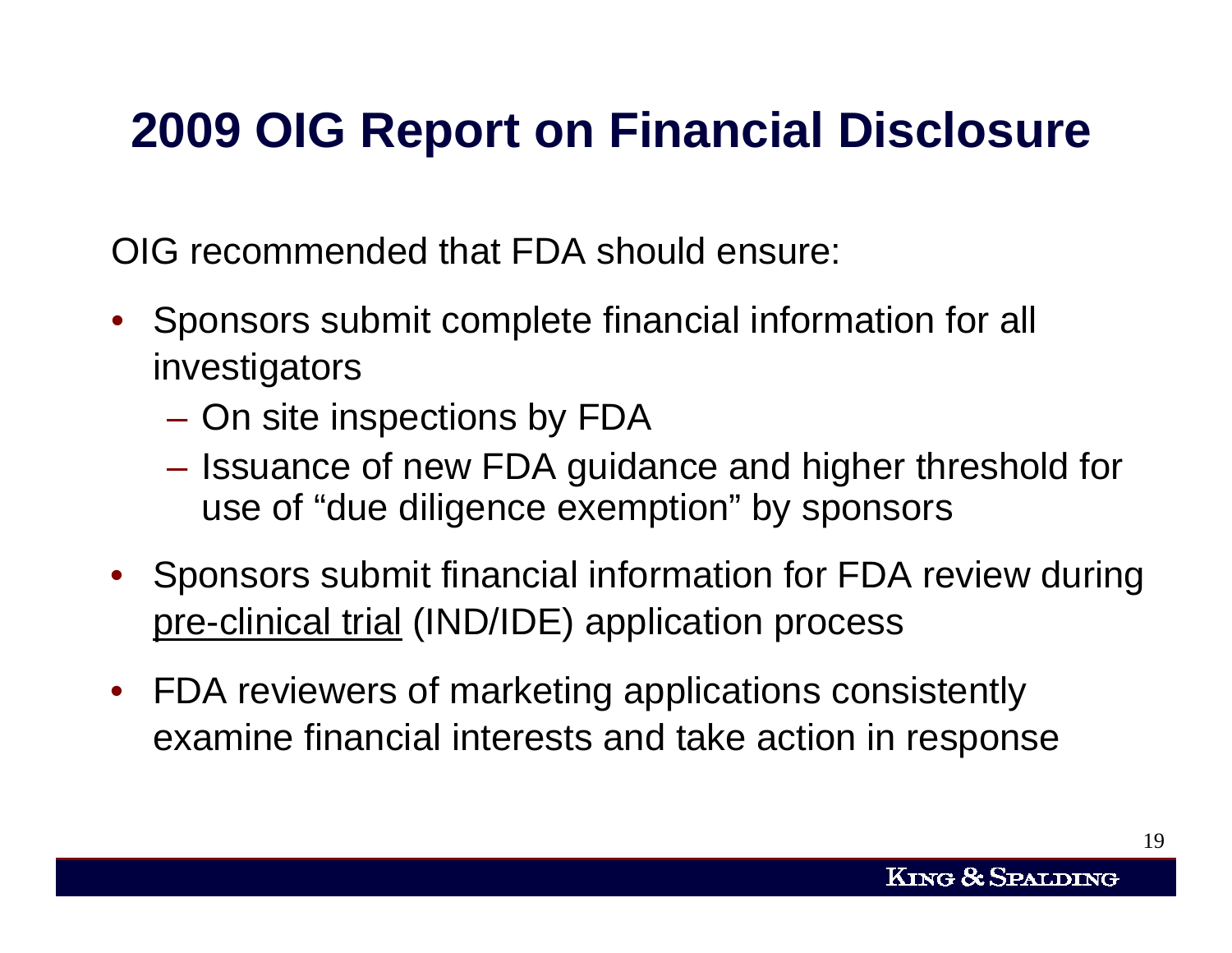# **FDA Financial Disclosure Requirements: Investigator Interests**

- Sponsors must disclose to FDA whether clinical investigators have financial interests that could affect reliability of data submitted in an application
- FDA may refuse to accept for filing an application that does not include certification and/or disclosure
- FDA will evaluate information to determine impact on reliability of study
- If investigator compensation/payment arrangements calls reliability of study into question, FDA may require data audits, request additional data analyses or studies, or refuse to rely on data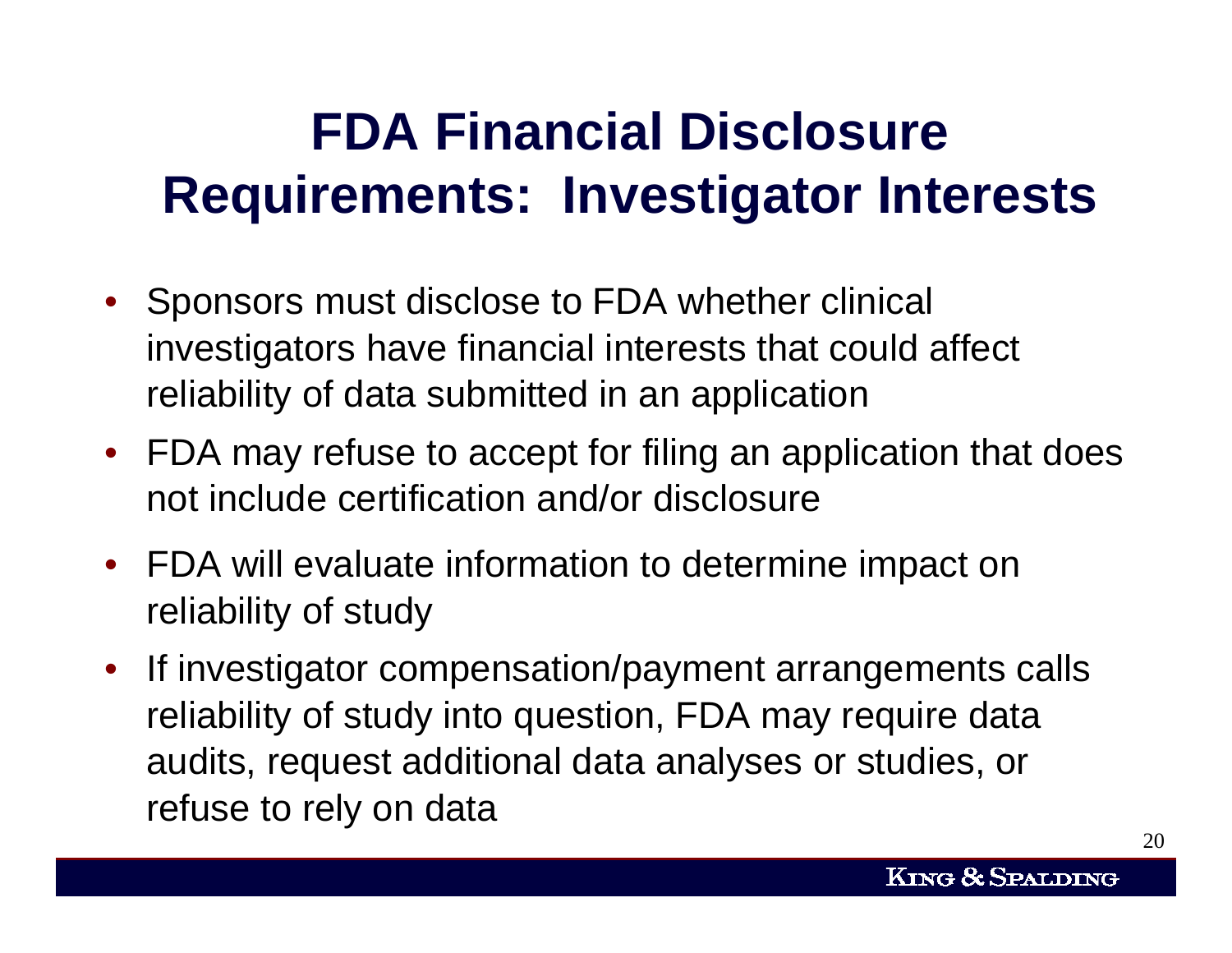#### **Enforcement Actions Related to Part 54**



#### DEPARTMENT OF PUBLIC SAFETY N F W JERSEY IAW

For Immediate Release:

For Further Information:

May 5, 2009

Lee Moore 609-292-4791

#### **Office of The Attorney General**

- Anne Milgram, Attorney General

#### **Landmark Settlement Reached with Medical Device Maker Synthes**

1st of Its Kind Agreement Removes Conflicts-of-Interest from Clinical Trials Attorney General Also Moves to End Conflicts Throughout the Industry

Settlement Agreement I AG's letter to the FDA

TRENTON -- Attorney General Anne Milgram and Division of Law Director Robert Gilson announced today that the State has entered into a settlement agreement with medical device maker Synthes, Inc. that resolves allegations Synthes failed to disclose financial conflicts-ofinterest among doctors who conducted clinical testing on its products.

Under the Assurance of Voluntary Compliance agreement, Synthes must disclose any future payments made by the company to physicians conducting clinical trials on its devices, as well as any investments held by such physicians in the devices they test. A \$3 billion global company, Synthes has also agreed to stop paying clinical trial physicians with company stock or stock options.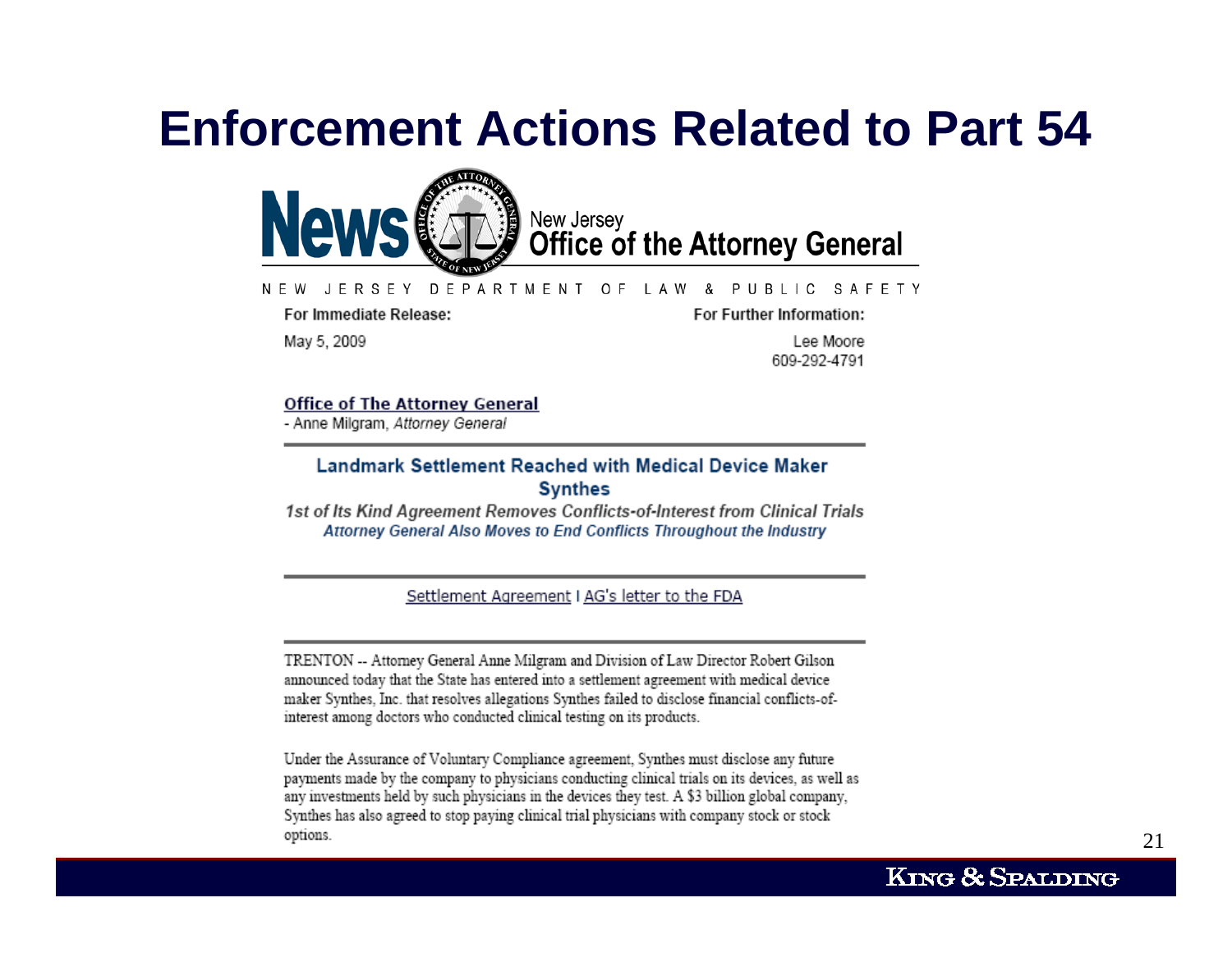# **Enforcement Actions Related to Part 54**



Under terms of the settlement Synthes, Inc. has agreed to:

- Prohibit compensation of clinical investigators tied to the outcome of the clinical trial
- Pay clinical investigators "fair market value compensation" for their clinical trial work, as well any other consulting services they provide to the company
- Collect information on financial interests from clinical investigators
- Create a Financial Interest Information Database that will record all relevant financial interests related to clinical investigators
- Disclose all financial interests of all clinical investigators on the company's Web site
- Provide complete disclosure of financial interests to the FDA and conduct reasonable due diligence to insure that the disclosures are complete and accurate
- Disclose all financial interests directly to health care facilities serving as clinical trial sites
- Provide Financial Interest and Disclosure training to employees.